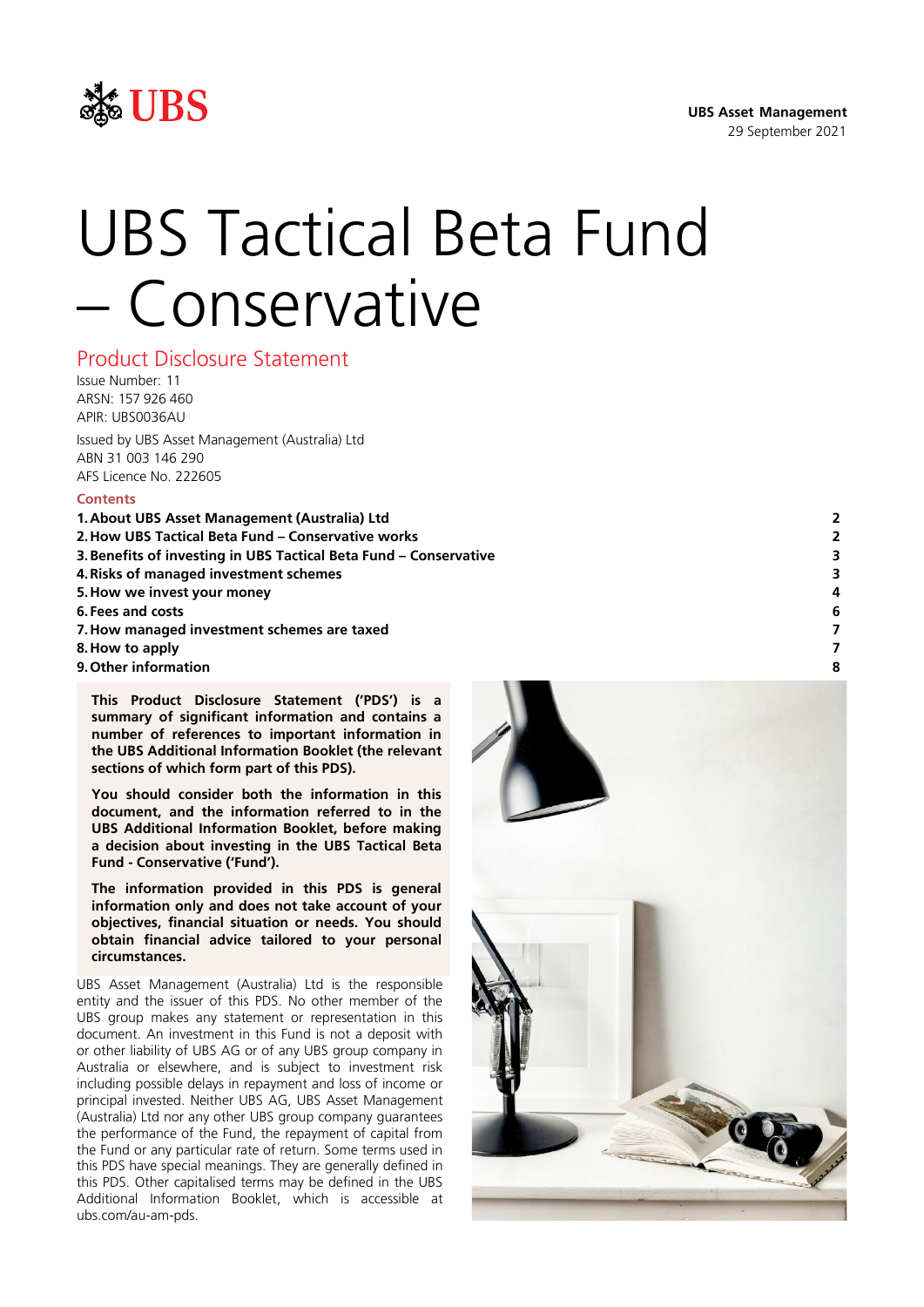### <span id="page-1-0"></span>1. About UBS Asset Management (Australia) Ltd

UBS Asset Management (Australia) Ltd ('Responsible Entity', 'RE', 'we' or 'us') is a wholly owned subsidiary of UBS Group AG. UBS Asset Management, a business division of UBS Group AG, is a large-scale asset manager with businesses welldiversified across regions, capabilities and distribution channels. It has invested assets of some \$1,563 billion and is located in 22 countries at 30 June 2021. UBS Asset Management offers investment capabilities and styles across all major traditional and alternative asset classes to private clients, financial intermediaries and institutional investors around the globe. These include equities, fixed income, currency, hedge funds, real estate and infrastructure; which can be combined into multi-asset strategies.

The Responsible Entity was established in Australia in 1986 and had invested assets of approximately \$54 billion at 30 June 2021. We offer a range of equities, fixed income and multi-asset capabilities while accessing international traditional and alternative solutions.

As Responsible Entity, our responsibilities and obligations are governed by the Fund's constitution ('Constitution'), the Corporations Act 2001 ('Corporations Act') and general trust law. We are solely responsible for the management of the Fund.

### <span id="page-1-1"></span>2. How UBS Tactical Beta Fund – Conservative works

The Fund is a registered managed investment scheme structured as a unit trust. Investors are issued with units which entitle them to an interest in the Fund's assets and other rights and obligations as described in the Constitution. Assets are acquired in accordance with the Fund's investment strategy. You can invest in the Fund either directly or indirectly through investor directed portfolio services, IDPS-like schemes, nominee or custody services typically known as wrap accounts or master trusts (collectively referred to as 'IDPS' in this PDS).

Direct investors are recorded in the Fund's register as the unit holder when they invest. Investors investing through an IDPS can access the Fund as indirect investors but will not become a unit holder of the Fund. The IDPS operator or custodian will be recorded in the Fund's register as the unit holder and will be the only entity able to exercise the rights and receive the benefits of a unit holder. For example, indirect investors cannot attend meetings of members or transfer units in the Fund. Reports, transaction confirmations, distribution and withdrawal payments will be sent directly to the IDPS operator or custodian on the register. If you are an indirect investor, most issues and queries relating to your investment must be directed to your IDPS operator or custodian.

#### **Transacting in the Fund**

Apply via application form: You can make an initial or additional application for units by completing the application form available from your adviser or available for download from our website at ubs.com/au-am-pds ('Application Form'). If you are investing through an IDPS, contact your IDPS operator who will provide you with the documentation it requires you to complete. Applications for units in the Fund are subject to cut-off times and applicable unit prices. See section 2 of the UBS Additional Information Booklet for more information.

**Minimum investment amounts:** minimum initial investment amount in the Fund is \$50,000. If you invest through an IDPS, you should consult your IDPS operator to find out the minimum amount you can invest in the Fund.

**Additional investment:** The minimum additional investment amount is \$1,000.

**Withdrawals:** You can apply to withdraw all or part of your investment at any time, subject to the Fund being liquid. Withdrawal requests for the Fund are subject to cut-off times and unit prices determined at applicable valuation times. If you are investing through an IDPS, your IDPS operator will provide you with information about withdrawals and any additional requirements. Withdrawal requests will usually be processed within 6 Business Days from when you make a request to us, or if you invest through an IDPS, the withdrawal proceeds will usually be processed for the IDPS operator within 6 Business Days from when your IDPS operator lodges a withdrawal request. Significantly longer periods may apply from time to time such as when there is a freeze on withdrawals. In addition, if a member on a Business Day requests withdrawal of units totalling more than 5% of the total number of units on issue, we may treat the request as five separate equal requests received on each of the five successive Business Days starting from the day when we received the original request.

**Price:** The net asset value of the Fund (as defined in the Constitution) is normally determined at least once on each Business Day. The price of units in the Fund is based on the net asset value of the Fund and transaction costs and will vary as the market value of assets in the Fund rises or falls.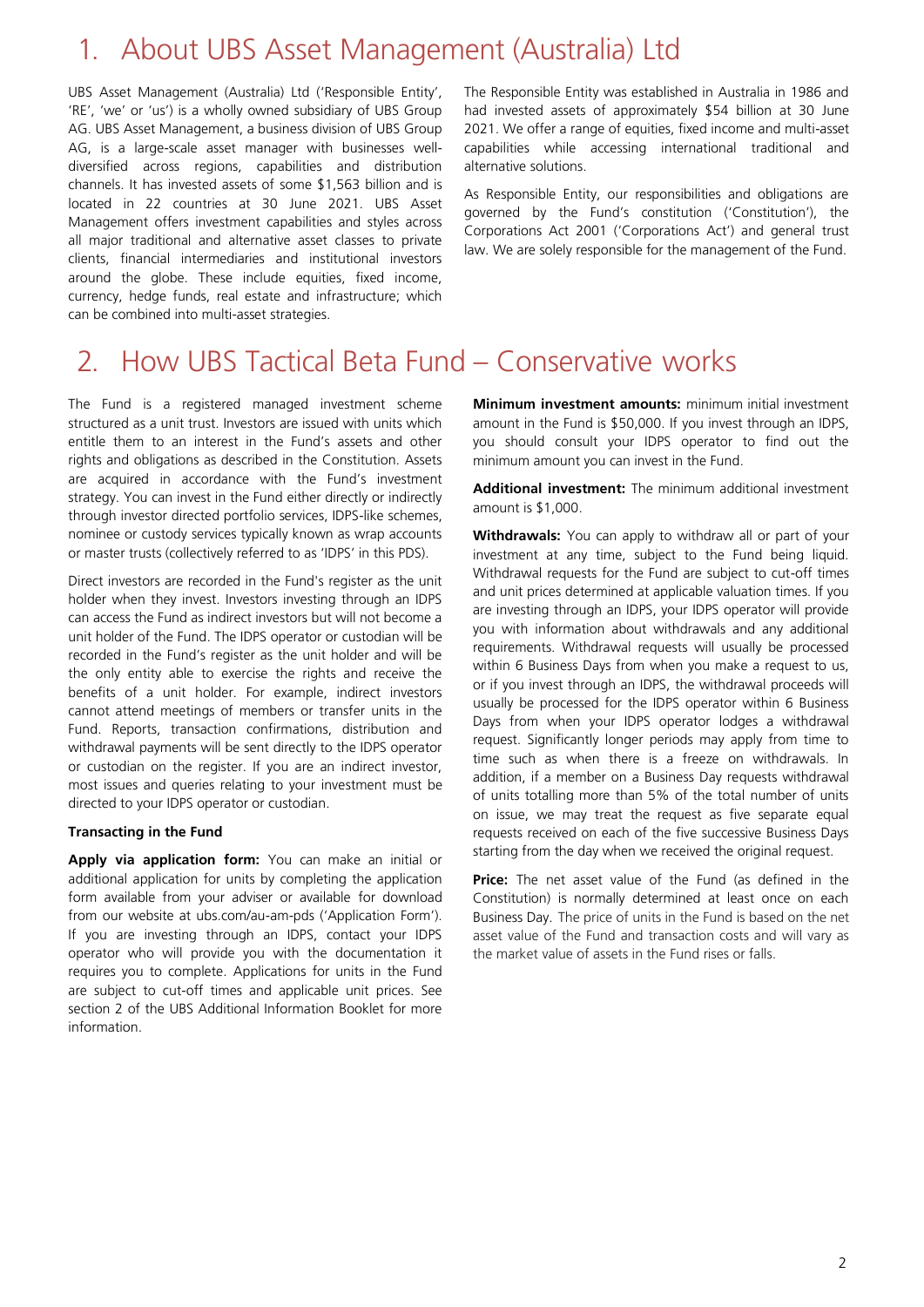**Distributions:** Distributions are typically paid to you (or your IDPS operator) every three months as soon as practicable after the end of the distribution period (and in any event, within three months of the end of the relevant distribution period). In addition to any scheduled distributions, we may pay a distribution at any time and for any reason. Prior notice of special distributions may or may not be provided.

The Fund may earn income from its various investments which it will distribute if the RE determines that the amount of the income is sufficient to justify a distribution. Capital or revenue gains or losses can occur on the sale of investments within the Fund. As a result, distributions determined by the RE may vary from period to period. Generally, all taxable income and realised taxable capital gains in a financial year will be distributed to unitholders.

The share of any income you (or your IDPS operator) receive depends on the number of units held in the Fund at the end of the distribution period.

### <span id="page-2-0"></span>3. Benefits of investing in UBS Tactical Beta Fund –Conservative

By investing in the Fund, you gain access to an actively managed Fund that invests in a wide range of assets, providing a diversified portfolio of both growth and income assets.

#### **The significant benefits and features of investing in the Fund are:**

**Investment return:** The assets of the Fund's investment portfolio are allocated with a view to managing the overall risk and return of the multi asset portfolio. Tactical asset allocation, along with the passive market return, or beta, are the sources of the Fund's return.

**Access:** The pooling of assets in the Fund provides investors with access to investment opportunities and diversification that may not be available to an individual investor.

**Diversification:** Access to a wide range of asset classes, including equities and fixed income securities, providing a diversified portfolio of both growth and income assets. By constructing a portfolio with a broad mix of investments, the aim is to diversify the sources of investment risk and return

**Cost effective access to active management:** The asset class mix within the Fund is actively managed in response to expected market changes. The use of passive investments to build the portfolio reduces the overall management fee compared to traditional multi asset funds.

The amount may vary with each distribution and unit prices normally fall following a distribution. If you or your IDPS operator invests just prior to a distribution, you may receive some of your investment back immediately as income. If you withdraw from the Fund just before a distribution, you might turn accrued income into a capital gain or a reduction in your capital losses as the withdrawal proceeds might reflect a share

You should read the important information about acquiring and disposing of interests in the Fund before making a decision. Go to sections 2 and 4 of the UBS Additional Information Booklet available on request from your IDPS operator (if applicable), from us by calling 1800 572 018, or

The material relating to acquiring and disposing of interests may change between the time when you read this Statement

of the income for the period.

from our website: ubs.com/au-am-pds.

and the day when you acquire the product.

**Research resources:** We have over 30 years' experience in asset allocation and managing multi-asset strategies. Our global team of investment professionals are located across multiple time zones allowing them to work around the clock and bring their global insights and local market knowledge together, capitalising on this breadth of opportunity to identify the best investment ideas.

**Distributions:** The potential to receive regular distributions.

You should read the important information about benefits and features of the Fund before making a decision. Go to section 3 of the UBS Additional Information Booklet available on request from your IDPS operator (if applicable), from us by calling 1800 572 018, or from our website: ubs.com/au-am-pds.

The material relating to benefits and features may change between the time when you read this Statement and the day when you acquire the product.

### <span id="page-2-1"></span>4. Risks of managed investment schemes

#### **4.1 All investments carry risk**

It is important to be aware that all investments carry risk. Different strategies for investing may carry different levels of risk, depending on the assets that make up the strategy. Assets with the highest long-term returns may also carry the highest level of short-term risk. The level of risk will also vary for each person depending on a range of factors, including age, investment time frames, where other parts of your wealth are invested, and your risk tolerance.

The value of an investment may move up or down, sometimes rapidly and unpredictably. You may receive less than the value of your original investment when you withdraw from the Fund.

Returns are not guaranteed, the level of returns will vary and future returns may differ from past returns.

In addition, changes in the legal, regulatory and tax environment, economic conditions, political events, investor sentiment and market variables such as interest rates, inflation, exchange rates and equity indices can all directly or indirectly influence the value of your investments.

#### **4.2 Summary of significant risks of the Fund**

Some of the risks associated with an investment in the Fund are listed below. They are not a complete set of all risks associated with investing in the Fund.

| <b>Type of risk</b>                 | <b>Description of risk</b>                                                                                                                                                                                                                                                                                                                                                        |
|-------------------------------------|-----------------------------------------------------------------------------------------------------------------------------------------------------------------------------------------------------------------------------------------------------------------------------------------------------------------------------------------------------------------------------------|
| <b>Portfolio</b><br>management risk | This is an actively managed portfolio. There is a risk that the investment techniques and risk<br>analyses employed by our portfolio management team in making investment decisions for the<br>Fund will not produce the desired results. Additionally, the Fund could be adversely affected by<br>material changes to the resources and skills of our portfolio management team. |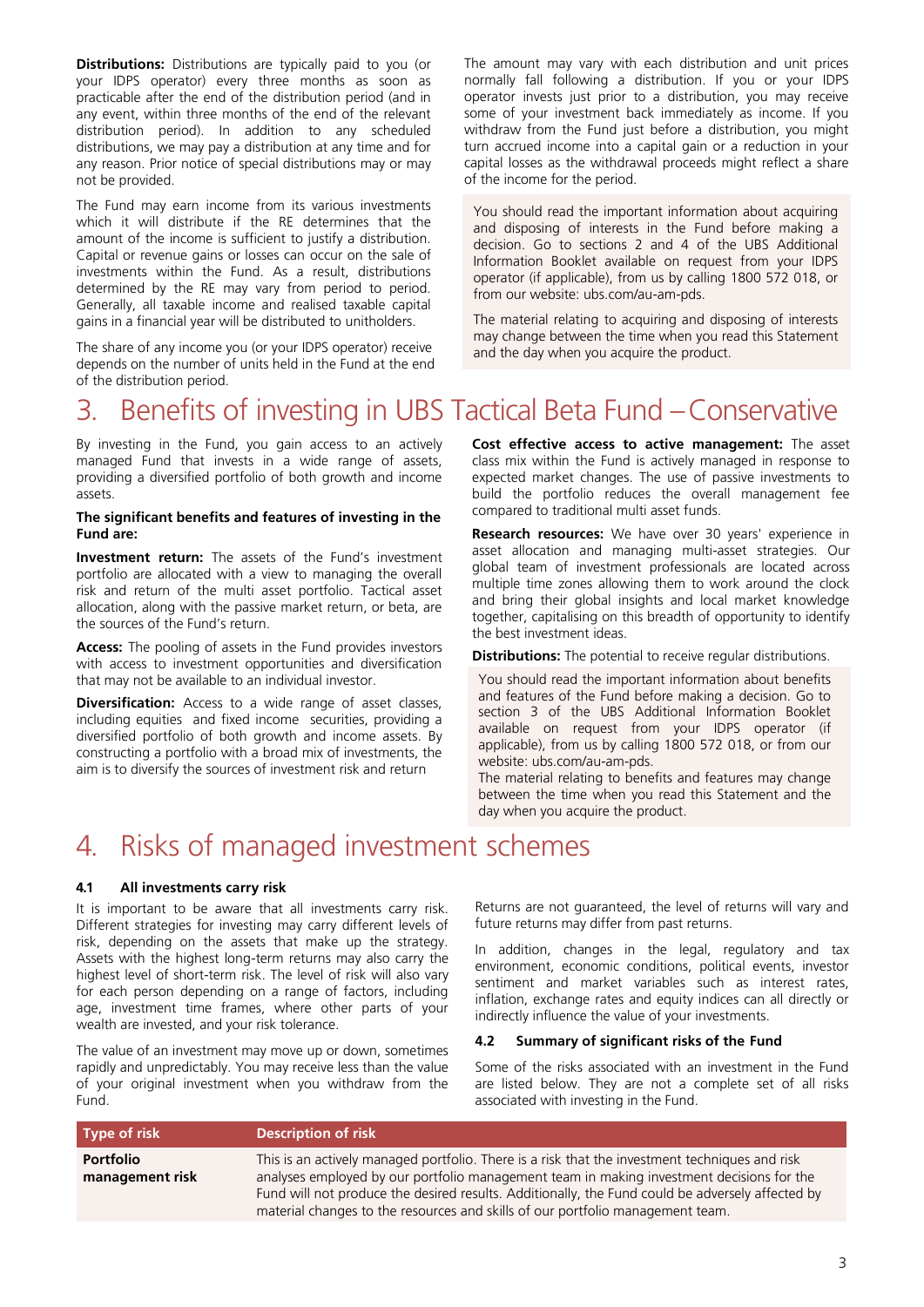| <b>Fund of Fund risk</b>           | The investment performance of the Fund investing in other funds is affected by the investment<br>performance of the underlying funds in which the Fund invests. Through its investment in the<br>underlying funds, the Fund is subject to the risks of the underlying funds' investments and<br>subject to the underlying funds' expenses.                                                                                                                                                                                                                                                                                                                                                                                                                                                                                                                                                                                                                                                                                                                                                                                                                                                                                                                                                                                                                                                                                                                                                                                                                                                                                                                                                                                                                                                                                                                                                                              |  |
|------------------------------------|-------------------------------------------------------------------------------------------------------------------------------------------------------------------------------------------------------------------------------------------------------------------------------------------------------------------------------------------------------------------------------------------------------------------------------------------------------------------------------------------------------------------------------------------------------------------------------------------------------------------------------------------------------------------------------------------------------------------------------------------------------------------------------------------------------------------------------------------------------------------------------------------------------------------------------------------------------------------------------------------------------------------------------------------------------------------------------------------------------------------------------------------------------------------------------------------------------------------------------------------------------------------------------------------------------------------------------------------------------------------------------------------------------------------------------------------------------------------------------------------------------------------------------------------------------------------------------------------------------------------------------------------------------------------------------------------------------------------------------------------------------------------------------------------------------------------------------------------------------------------------------------------------------------------------|--|
| <b>Company specific risk</b>       | The value of investments can vary because of changes to the profitability, cash flow, dividends,<br>management, market share or business environment of the companies to which the Fund has<br>investment exposure.                                                                                                                                                                                                                                                                                                                                                                                                                                                                                                                                                                                                                                                                                                                                                                                                                                                                                                                                                                                                                                                                                                                                                                                                                                                                                                                                                                                                                                                                                                                                                                                                                                                                                                     |  |
| <b>Foreign investment risk</b>     | Additional risks may arise when investing overseas, including changes in foreign exchange control<br>regulations, foreign tax legislation and withholding tax and government policy. Additionally,<br>differences in accounting, legal, securities trading and settlement procedures can also impact on<br>the value of a Fund's investment.                                                                                                                                                                                                                                                                                                                                                                                                                                                                                                                                                                                                                                                                                                                                                                                                                                                                                                                                                                                                                                                                                                                                                                                                                                                                                                                                                                                                                                                                                                                                                                            |  |
| <b>Credit risk</b>                 | The issuer of a credit instrument (debt securities and deposits) may fail to meet its obligation to<br>repay the principal or the interest payments. The value of the Fund will be affected by the<br>perceived or actual creditworthiness of the Fund's investments. A perceived or actual deterioration<br>of the credit quality of one or more securities in the Fund (which may be associated with a credit<br>rating downgrade, or a perceived risk of a downgrade) will likely adversely impact the value of<br>such securities and, as a result, the value of the Fund. The debt securities held by the Fund<br>generally rank, in respect of the order of payment on a default of the issuer, behind secured debt<br>(if any) and any other mandatorily preferred obligations (e.g. tax and employee payments and<br>certain other obligations such as bank deposits or protected accounts).<br>Although the Fund's portfolio invests in both "investment grade" and high yield securities, credit<br>ratings merely reflect the rating assigned by the credit rating agency to represent the issuer's<br>creditworthiness (its ability to make interest repayments and repay the principal amount borrowed),<br>and do not provide any assurance regarding the bond issuer's ability to meet its payment<br>obligations in relation to a bond. Credit ratings are not intended to be an investment<br>recommendation or used as a basis for assessing investment merit. They are limited in scope and<br>may be changed or withdrawn at any time. Higher rated borrowers with an "investment grade"<br>rating generally allow companies to pay lower interest rates on their debt when compared with<br>lower rated borrowers. Credit ratings are intended to be used by wholesale investors only and<br>should not be relied on by retail investors when making a decision about an investment in the<br>Fund |  |
| <b>Currency &amp; hedging risk</b> | The Fund is managed on a partially hedged basis, meaning it is exposed to risks associated with<br>exchange rate movements between the Australian dollar and the currencies in which the Fund's<br>investments are denominated. Currency movements relative to the Australian dollar can cause<br>changes to the value of your investments. The Fund actively manages its currency exposure.                                                                                                                                                                                                                                                                                                                                                                                                                                                                                                                                                                                                                                                                                                                                                                                                                                                                                                                                                                                                                                                                                                                                                                                                                                                                                                                                                                                                                                                                                                                            |  |
| <b>Derivative risk</b>             | Derivatives may be used to gain or reduce exposure to markets as well as to manage risk.<br>Fluctuations in the price of a derivative may reflect movements in the underlying assets, reference<br>rate or index to which the derivatives relate. The use of derivative positions to hedge the risk of<br>physical securities may involve 'basis risk', which refers to the possibility that the derivative<br>positions may not move perfectly in line with the physical security. As a consequence, the<br>derivative position cannot always be expected to perfectly hedge the risk of the physical security.<br>Derivative holdings may result in notional exposures that are greater than the underlying value of<br>assets in the Fund.                                                                                                                                                                                                                                                                                                                                                                                                                                                                                                                                                                                                                                                                                                                                                                                                                                                                                                                                                                                                                                                                                                                                                                           |  |
| <b>Counterparty risk</b>           | A counterparty (such as a party to a derivative contract) may fail to perform contractual<br>obligations, either in whole or in part.                                                                                                                                                                                                                                                                                                                                                                                                                                                                                                                                                                                                                                                                                                                                                                                                                                                                                                                                                                                                                                                                                                                                                                                                                                                                                                                                                                                                                                                                                                                                                                                                                                                                                                                                                                                   |  |
| <b>Regulatory &amp; tax risk</b>   | Changes in the legal or regulatory environment, taxation or other relevant laws, or in the<br>interpretation or administration of those laws could have adverse implications on an investment<br>or on you as a unit holder.                                                                                                                                                                                                                                                                                                                                                                                                                                                                                                                                                                                                                                                                                                                                                                                                                                                                                                                                                                                                                                                                                                                                                                                                                                                                                                                                                                                                                                                                                                                                                                                                                                                                                            |  |

When considering investing in a managed investment scheme, it is important to understand that the appropriate level of risk for you will depend on your age, investment time frames, where other parts of your wealth are invested, and your risk tolerance (that is, how prepared you are to lose money you have invested), and the impact that such loss will have for you.

## <span id="page-3-0"></span>5. How we invest your money

The table below summarises how we invest your money.

| <b>Fund description</b>        | The Fund is a diversified Australian and global portfolio with the long term neutral (or average)<br>exposure to income assets and growth assets expected to be 70%/30% respectively of the total<br>portfolio.                                                                                                                                                                                                                                                                         |
|--------------------------------|-----------------------------------------------------------------------------------------------------------------------------------------------------------------------------------------------------------------------------------------------------------------------------------------------------------------------------------------------------------------------------------------------------------------------------------------------------------------------------------------|
| Investment return<br>objective | The Fund aims to outperform (after management costs) the Benchmark (see investment quidelines)<br>over rolling five year periods.                                                                                                                                                                                                                                                                                                                                                       |
| <b>Investment strategy</b>     | The Fund comprises a diversified portfolio of income and growth assets predominantly using index<br>funds, exchange traded funds (ETFs), direct securities, cash, cash funds cash equivalents and<br>derivatives. The Fund tactically allocates between asset classes and currencies based on their relative<br>value, whilst managing the overall risk and return of the portfolio. The Fund is not permitted to use<br>leverage to amplify the exposure of the Fund to an investment. |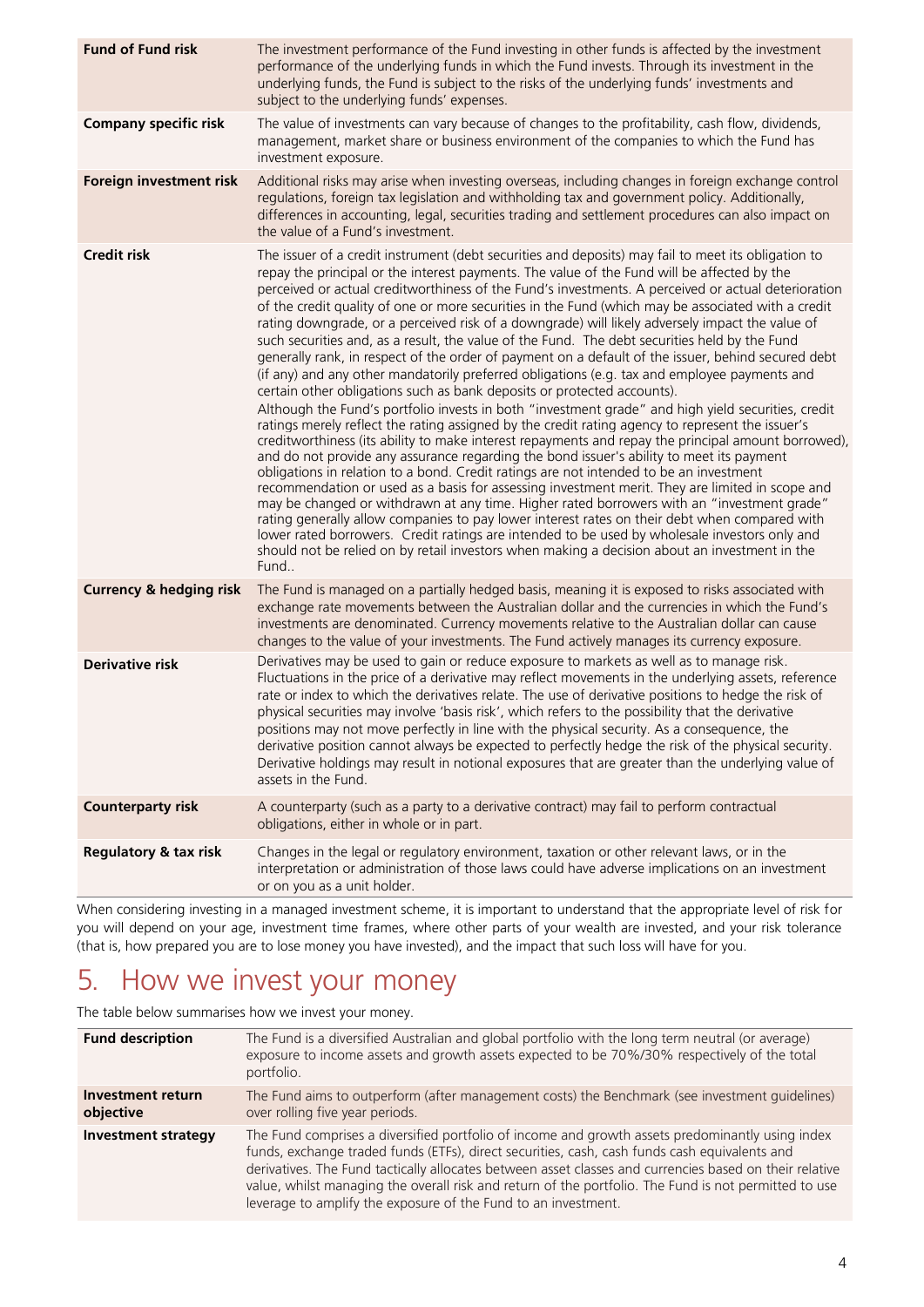**Investment guidelines** The Benchmark is based on the return on the following market indices based on the Neutral Allocation of assets. The Neutral Allocation of assets represents the likely expected long term average exposure of the portfolio to various asset classes in order to meet its investment objective over a full investment cycle. At any point in time the actual asset weighting of the portfolio may be set away from the neutral position, although still consistent with the asset allocation range, reflecting the views of the portfolio manager. The asset allocation framework is shown in the table below.

> The Fund may invest across the following asset classes: cash, cash funds and cash equivalents, fixed income, equities, listed property, foreign currency and alternatives. The Fund may also invest in financial derivatives to gain or reduce exposure to relevant markets and manage investment risk, interest rate risk, credit risk and foreign exchange risk.

> The Fund may invest in other UBS and third-party managed funds and exchange-traded funds and direct securities

|                                                                                       | <b>Asset allocation</b>                                                                                                                                                                                                                                                                                                                                                                                                                                                                                                                                                                                                                                                                                                                                                                                                                                                                           | <b>Underlying asset class</b><br>"Benchmark"                                                            | <b>Neutral</b><br><b>Allocation %</b> | <b>Strategy</b><br>Range %* |
|---------------------------------------------------------------------------------------|---------------------------------------------------------------------------------------------------------------------------------------------------------------------------------------------------------------------------------------------------------------------------------------------------------------------------------------------------------------------------------------------------------------------------------------------------------------------------------------------------------------------------------------------------------------------------------------------------------------------------------------------------------------------------------------------------------------------------------------------------------------------------------------------------------------------------------------------------------------------------------------------------|---------------------------------------------------------------------------------------------------------|---------------------------------------|-----------------------------|
|                                                                                       | <b>Income Assets</b>                                                                                                                                                                                                                                                                                                                                                                                                                                                                                                                                                                                                                                                                                                                                                                                                                                                                              |                                                                                                         |                                       |                             |
|                                                                                       | Cash, cash funds and cash<br>equivalents                                                                                                                                                                                                                                                                                                                                                                                                                                                                                                                                                                                                                                                                                                                                                                                                                                                          | Bloomberg AusBond Bank Bill Index                                                                       | 5                                     | $0 - 20$                    |
|                                                                                       | Fixed income                                                                                                                                                                                                                                                                                                                                                                                                                                                                                                                                                                                                                                                                                                                                                                                                                                                                                      | <b>TOTAL</b>                                                                                            | 65                                    | $45 - 85$                   |
|                                                                                       | - Australian Fixed Income                                                                                                                                                                                                                                                                                                                                                                                                                                                                                                                                                                                                                                                                                                                                                                                                                                                                         | Bloomberg AusBond Composite 0+<br>YR Index                                                              | 25                                    |                             |
|                                                                                       | - International Fixed Income                                                                                                                                                                                                                                                                                                                                                                                                                                                                                                                                                                                                                                                                                                                                                                                                                                                                      | Bloomberg Global Aggregate<br>(Hedged to AUD) Index                                                     | 40                                    |                             |
|                                                                                       | <b>TOTAL</b>                                                                                                                                                                                                                                                                                                                                                                                                                                                                                                                                                                                                                                                                                                                                                                                                                                                                                      |                                                                                                         | 70                                    | $45 - 90$                   |
|                                                                                       | <b>Growth assets</b>                                                                                                                                                                                                                                                                                                                                                                                                                                                                                                                                                                                                                                                                                                                                                                                                                                                                              |                                                                                                         |                                       |                             |
|                                                                                       | Australian Equities                                                                                                                                                                                                                                                                                                                                                                                                                                                                                                                                                                                                                                                                                                                                                                                                                                                                               | MSCI Australia Domestic IMI Custom<br>ex Tobacco ex Controversial Weapons<br>(Gross Total Return) Index | 10                                    | $0 - 20$                    |
|                                                                                       | International Equities**<br>**Neutral benchmark 50%<br>hedged to AUD and 50%                                                                                                                                                                                                                                                                                                                                                                                                                                                                                                                                                                                                                                                                                                                                                                                                                      | MSCI World ex Australia ex Tobacco<br>ex Controversial Weapons<br>(Net Total Return) Index              | 16                                    | $5 - 30$                    |
|                                                                                       | unhedged                                                                                                                                                                                                                                                                                                                                                                                                                                                                                                                                                                                                                                                                                                                                                                                                                                                                                          |                                                                                                         |                                       |                             |
|                                                                                       | Emerging Markets Equities***<br>*** Neutral benchmark 100%                                                                                                                                                                                                                                                                                                                                                                                                                                                                                                                                                                                                                                                                                                                                                                                                                                        | MSCI EM (Emerging Markets) ex<br>Tobacco ex Controversial Weapons<br>(Net Total Return) Index           | 4                                     | $0 - 15$                    |
|                                                                                       | unhedged                                                                                                                                                                                                                                                                                                                                                                                                                                                                                                                                                                                                                                                                                                                                                                                                                                                                                          |                                                                                                         |                                       |                             |
|                                                                                       | <b>TOTAL</b>                                                                                                                                                                                                                                                                                                                                                                                                                                                                                                                                                                                                                                                                                                                                                                                                                                                                                      |                                                                                                         | 30                                    | $10 - 50$                   |
|                                                                                       | <b>Alternative assets</b>                                                                                                                                                                                                                                                                                                                                                                                                                                                                                                                                                                                                                                                                                                                                                                                                                                                                         |                                                                                                         |                                       |                             |
|                                                                                       | Alternative assets                                                                                                                                                                                                                                                                                                                                                                                                                                                                                                                                                                                                                                                                                                                                                                                                                                                                                |                                                                                                         | $\circ$                               | $0 - 5$                     |
|                                                                                       | <b>Foreign currency</b>                                                                                                                                                                                                                                                                                                                                                                                                                                                                                                                                                                                                                                                                                                                                                                                                                                                                           |                                                                                                         | 12                                    | $0 - 20$                    |
|                                                                                       | Foreign Currency Exposure<br><b>TOTAL</b>                                                                                                                                                                                                                                                                                                                                                                                                                                                                                                                                                                                                                                                                                                                                                                                                                                                         |                                                                                                         | 12                                    | $0 - 20$                    |
|                                                                                       | Exposure may include derivatives.                                                                                                                                                                                                                                                                                                                                                                                                                                                                                                                                                                                                                                                                                                                                                                                                                                                                 | *Ranges may be exceeded from time to time due to market movements or significant cashflows.             |                                       |                             |
| <b>Investor suitability</b>                                                           | The Fund is best suited to investors who seek to achieve returns from a mix of growth and income<br>assets.                                                                                                                                                                                                                                                                                                                                                                                                                                                                                                                                                                                                                                                                                                                                                                                       |                                                                                                         |                                       |                             |
| <b>Risk level of the Fund</b>                                                         | The Fund is a medium risk investment. Some of the significant risks associated with this investment<br>are set out in section 4.                                                                                                                                                                                                                                                                                                                                                                                                                                                                                                                                                                                                                                                                                                                                                                  |                                                                                                         |                                       |                             |
| <b>Suggested minimum</b><br>investment timeframe                                      | At least five years.                                                                                                                                                                                                                                                                                                                                                                                                                                                                                                                                                                                                                                                                                                                                                                                                                                                                              |                                                                                                         |                                       |                             |
| <b>Labour standards and</b><br>environmental, social<br>and ethical<br>considerations | Decisions about whether to buy, hold or sell investments are based on economic and valuation<br>factors - the Responsible Entity does not take into consideration labour standards or environmental,<br>social or ethical considerations in its investment decisions for ethical or moral reasons. The<br>Responsible Entity's assessment of economic and valuation criteria for selecting, retaining or realising<br>an investment could be informed by a number of factors, which might include labour standards or<br>environmental, social and governance (ESG) considerations or ethical considerations. The Responsible<br>Entity may still invest in securities with a higher ESG risk profile where it believes the potential return<br>outweighs the risks identified. UBS Asset Management is an Investment Management signatory to<br>the Principles for Responsible Investment (PRI). |                                                                                                         |                                       |                             |

**WARNING:** When choosing an option to invest in, you should consider the likely investment return, the risk and your investment timeframe.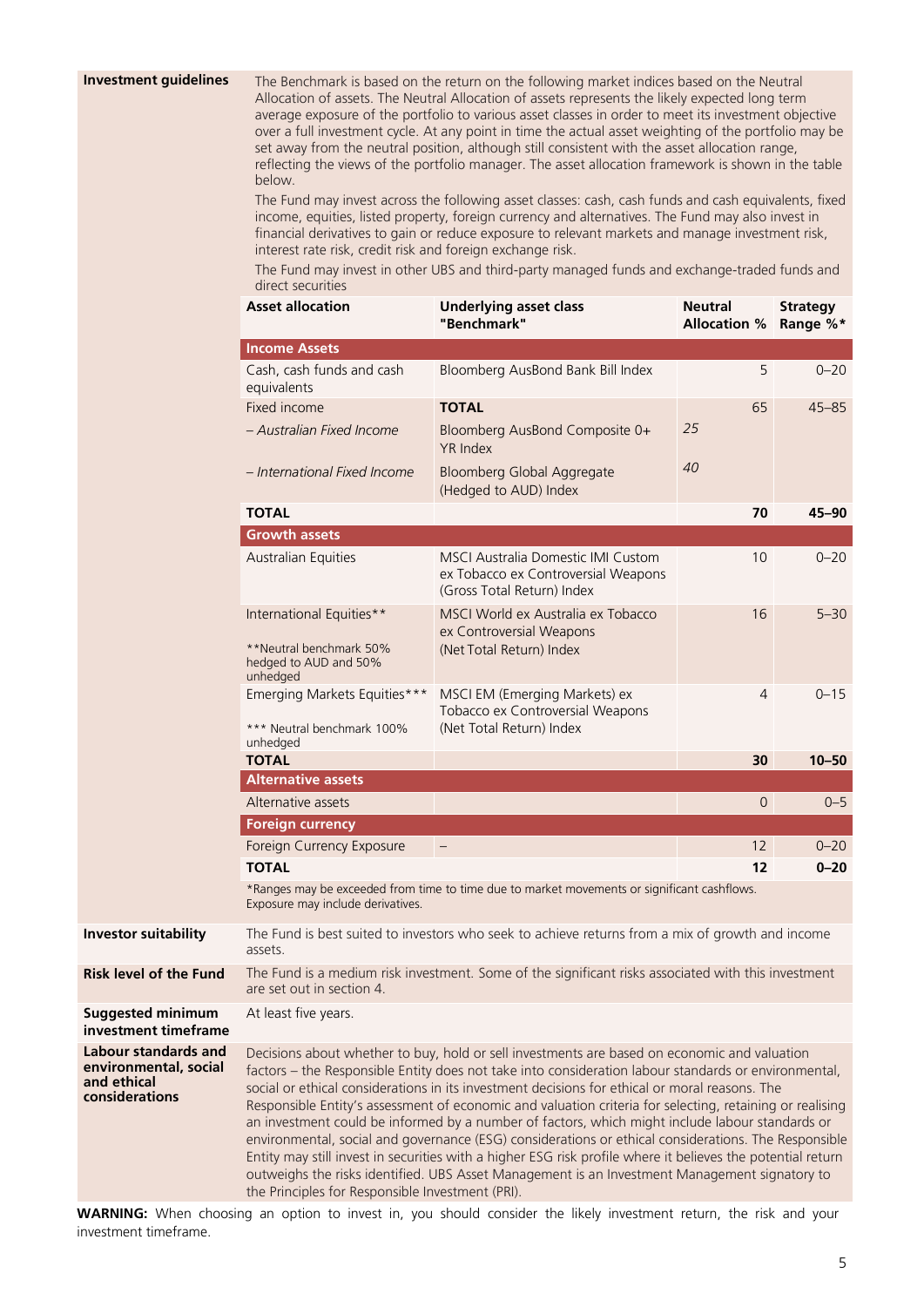### <span id="page-5-0"></span>6. Fees and costs

#### **Did you know?**

Small differences in both investment performance and fees and costs can have a substantial impact on your long term returns. For example, total annual fees and costs of 2% of your investment balance rather than 1% could reduce your final return by up to 20% over a 30 year period (for example, reduce it from \$100 000 to \$80 000).

You should consider whether features such as superior investment performance or the provision of better member services justify higher fees and costs.

You may be able to negotiate to pay lower contribution fees and management costs where applicable. Ask the fund or your financial adviser.

#### **To find out more**

**6.1 Fees and costs**

If you would like to find out more, or see the impact of the fees based on your own circumstances, the Australian Securities and Investments Commission (ASIC) website (www.moneysmart.gov.au) has a managed funds fee calculator to help you check out different fee options.

| . ces and costs                                                    |                                                                                                                                                                                                                                                                                                                                                                                                                                                                                                      |
|--------------------------------------------------------------------|------------------------------------------------------------------------------------------------------------------------------------------------------------------------------------------------------------------------------------------------------------------------------------------------------------------------------------------------------------------------------------------------------------------------------------------------------------------------------------------------------|
| Type of fee or cost                                                | <b>Amount</b>                                                                                                                                                                                                                                                                                                                                                                                                                                                                                        |
| Fees when your money moves in or out of the Fund                   |                                                                                                                                                                                                                                                                                                                                                                                                                                                                                                      |
| <b>Establishment fee</b>                                           | Nil                                                                                                                                                                                                                                                                                                                                                                                                                                                                                                  |
| <b>Contribution fee</b>                                            | Nil                                                                                                                                                                                                                                                                                                                                                                                                                                                                                                  |
| <b>Withdrawal fee</b>                                              | Nil                                                                                                                                                                                                                                                                                                                                                                                                                                                                                                  |
| <b>Termination fee</b>                                             | Nil                                                                                                                                                                                                                                                                                                                                                                                                                                                                                                  |
| <b>Management costs</b>                                            |                                                                                                                                                                                                                                                                                                                                                                                                                                                                                                      |
| The fees and costs for managing your investment                    |                                                                                                                                                                                                                                                                                                                                                                                                                                                                                                      |
| Management fee*                                                    | 0.29% p.a. of the net asset value of the Fund.                                                                                                                                                                                                                                                                                                                                                                                                                                                       |
|                                                                    | We charge a fee for administering and managing the Fund. This fee is calculated daily and paid<br>to us (as Responsible Entity for the Fund) on a monthly basis from the Fund's assets. This fee<br>reduces the net asset value of the Fund and is reflected in the unit price. The fee is not charged<br>separately to your investment.                                                                                                                                                             |
| Indirect costs**                                                   | 0.08% p.a. of the net asset value of the Fund (estimate of future amounts).<br>Indirect costs are generally any amount that arises from investing in interposed vehicles and<br>certain over-the-counter derivatives. These costs are not an additional fee paid to us, are not<br>charged separately to your investment and are reflected in the unit price. They are estimated<br>amounts and may vary over time. Indirect costs are paid from the Fund's assets as and when they<br>are incurred. |
| <b>Total management costs</b><br>$\mathcal{L} = \{1, 2, \ldots \}$ | 0.37%# p.a. of the net asset value of the Fund. This is an estimated amount and may vary over<br>time.<br>$\sim$ $\sim$<br><b>Contract Contract</b><br><b>Contract Contract Contract</b>                                                                                                                                                                                                                                                                                                             |

\* The amount of this fee can be negotiated, rebated or waived in whole or in part for certain direct investors such as IDPS operators, sophisticated or professional investors, or wholesale clients, as defined in the Corporations Act, depending on factors such as the amount invested.

\*\* Information about the calculation of the indirect costs is set out in section 5 of the UBS Additional Information Booklet.

# The net amount of the total management costs including GST, net of reduced inputs tax credits to be claimed by the Fund. The information in this template can be used to compare costs between different simple managed investment schemes. Fees and costs can be paid directly from your account, or deducted from investment returns (i.e. the Fund's assets).

#### **6.2 Additional explanation of fees and costs**

In addition to the costs set out above in section 6.1, you may incur other costs. These may include transactional & operational costs (some or all of which may be incurred as buy/sell spread costs by transacting investors).

Refer to section 5 of the UBS Additional Information Booklet for more information.

#### **6.4 Example of annual fees and costs**

#### **6.3 Changes to fees and costs**

All fees can change without the investor's consent, up to the maximum fee amounts specified in the Constitution. Direct investors will be given 30 days' prior notice of any increase in fees. If you are investing through an IDPS, your IDPS operator will be given 30 days' prior notice of any increase in fees.

This table gives an example of how the fees and costs for the Fund can affect your investment over a 1 year period. You should use this table to compare this product with other managed investment products.

|                   | <b>EXAMPLE</b> – UBS Tactical Beta Fund – Conservative | Balance of \$50,000 with a contribution of \$5,000<br>during year    |
|-------------------|--------------------------------------------------------|----------------------------------------------------------------------|
| Contribution Fees | Nil                                                    | For every additional \$5,000 you put in, you will be<br>charged \$0. |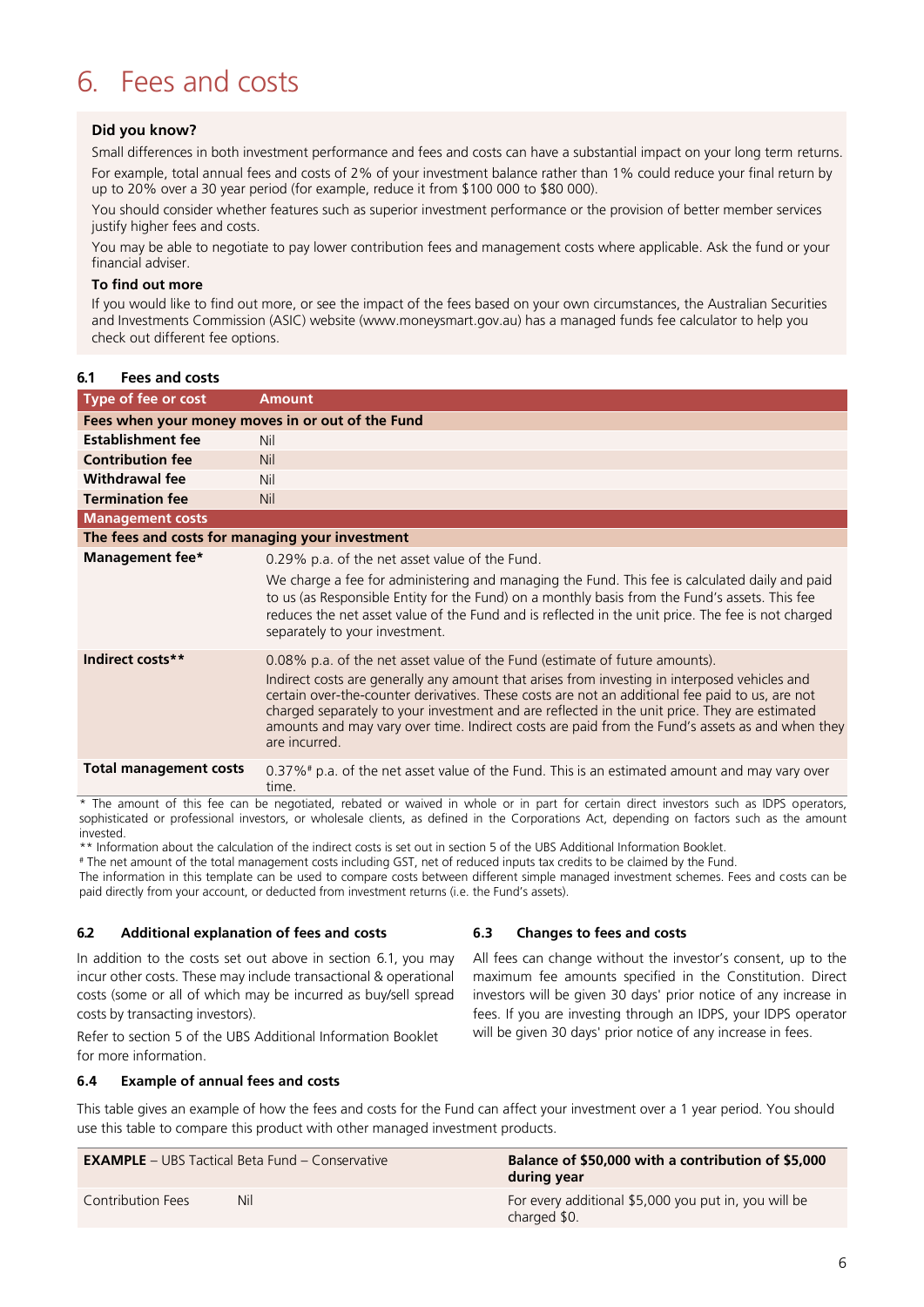| <b>PLUS</b><br>Management<br>Costs | <b>Total:</b> 0.40% p.a. of the net asset value of the<br>Fund<br><b>Management fee:</b> 0.29% p.a. of the net<br>asset value of the Fund<br>Indirect costs: 0.11%^ p.a. of the net asset<br>value of the Fund | <b>And,</b> for every \$50,000 you have in the Fund you will<br>be charged \$200.00 each year.                                                                                                                                                                                                  |
|------------------------------------|----------------------------------------------------------------------------------------------------------------------------------------------------------------------------------------------------------------|-------------------------------------------------------------------------------------------------------------------------------------------------------------------------------------------------------------------------------------------------------------------------------------------------|
| <b>EQUALS</b> Cost<br>of fund $*$  |                                                                                                                                                                                                                | If you had an investment of \$50,000 at the beginning<br>of the year and you put in an additional \$5,000<br>during that year, you would be charged fees of from:<br>\$200,00 to \$220,00*1<br>What it costs you will depend on the investment<br>option you choose and the fees you negotiate. |
| * Additional fees may apply:       |                                                                                                                                                                                                                |                                                                                                                                                                                                                                                                                                 |

#### **Establishment fee** – nil

**And**, if you leave the managed investment scheme early, you may also be charged an **exit fee** of nil of your total account balance. † The cost will depend on when in the year the additional \$5,000 is invested.

^ The amounts above reflect the indirect costs from the financial year ended 30 June 2020 of 0.12% p.a.

The Australian Securities and Investments Commission ('ASIC') provides a managed funds calculator on its MoneySmart website [www.](http://www.moneysmart.gov.au/) [moneysmart.gov.au w](http://www.moneysmart.gov.au/)hich can be used to help you calculate the effect of fees and costs on account balances.

You should read the important information about fees and costs in the Fund before making a decision. Go to section 5 of the UBS Additional Information Booklet available on request from your IDPS operator (if applicable), from us by calling 1800 572 018, or from our website: ubs.com/au-am-pds.

The material relating to fees and costs may change between the time when you read this Statement and the day when you acquire the product.

**WARNING:** If a financial adviser is consulted, additional fees may be paid to that financial adviser. Please refer to the Statement of Advice (SOA) issued by your financial adviser, which will provide details of the fees that may be payable.

### <span id="page-6-0"></span>7. How managed investment schemes are taxed

**WARNING:** Investing in a registered managed investment scheme is likely to have tax consequences. We recommend that you seek professional tax advice relevant to your particular situation.

Generally, managed investment schemes do not pay tax on behalf of investors other than withholding taxes (see further below). Net income generated by a managed investment scheme is typically fully distributed to investors and investors are in turn assessed for tax on their share of any income and capital gains generated by the registered managed investment scheme.

An elective taxation regime (referred to as the 'AMIT regime') applies to certain eligible managed investment trusts, known as 'attribution managed investment trusts' ('AMITs'). The AMIT regime has been generally available from 1 July 2016 and is intended to provide greater certainty of tax treatment for beneficiaries. The AMIT rules permit trustees to allocate taxable income to unitholders in a manner that is not dependent upon the amount of income distributed to unitholders and such that income retains the tax character it had when derived by the Fund.

The Responsible Entity has elected into the AMIT Regime with effect from 1 July 2017.

### <span id="page-6-1"></span>8. How to apply

#### **8.1 How to invest in UBS Tactical Beta Fund – Conservative**

To invest in the Fund you must send to us the completed Application Form which is available from your adviser or from us. If you are investing through an IDPS, simply complete the documents that your IDPS operator requires.

If, for any reason, the Fund ceases to be an AMIT, the general tax rules that apply to other types of trusts would then apply to the Fund. Under those rules, provided that a registered managed investment scheme distributes sufficient income to which unitholders are presently entitled (which may include net realised gains), and (from 1 July 2016) does not derive certain "non-arm's length income", the Responsible Entity will not be subject to tax on the income of the scheme. Rather, members will be subject to tax on the income and capital gains generated by the scheme.

In certain circumstances, the scheme may be required to withhold tax on distributions to members (e.g. income paid to members who do not quote their TFN, ABN, or claim an exemption, and certain types of income paid to non-resident members).

You should read the important information about taxation matters relating to registered managed investment schemes generally and the Fund in particular before making a decision. Go to section 6 of the UBS Additional Information Booklet available on request from your IDPS operator (if applicable), from us by calling 1800 572 018, or from our website: ubs.com/au-am-pds.

The material relating to taxation matters may change between the time when you read this Statement and the day when you acquire the product.

Any enquiries regarding investing in the Fund, such as additional investments, switching between our other UBS funds or transferring ownership, should be directed to us or your IDPS operator (as applicable).